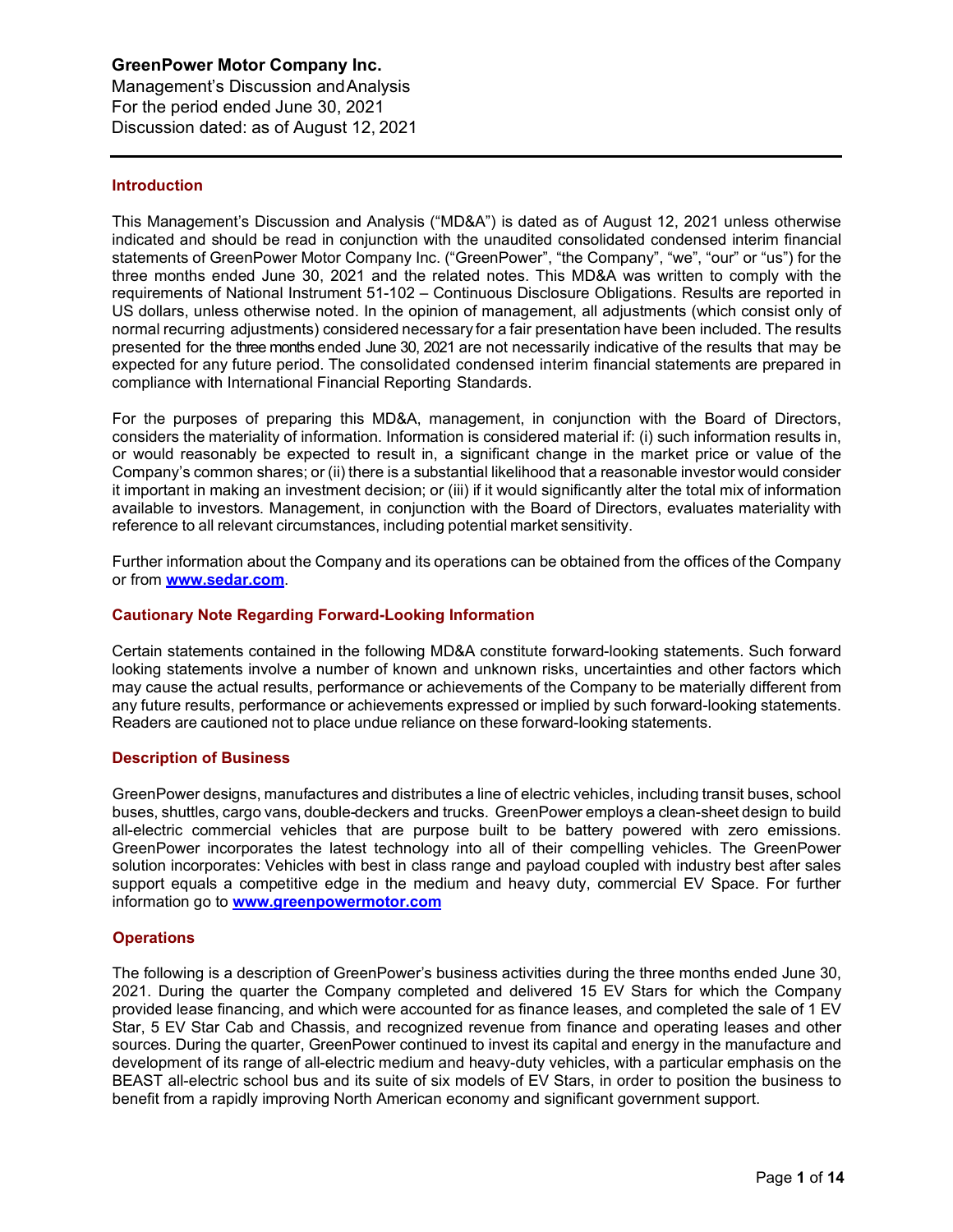Management's Discussion andAnalysis For the period ended June 30, 2021 Discussion dated: as of August 12, 2021

As one of only a handful of manufacturers that has been consistently delivering all-electric medium and heavy-duty vehicles to customers for several years, GreenPower is well-positioned to capture rapidly increasing demand in North America. This demand is being fostered by several factors, including the reopening of the North American economy, significant government mandates and incentives at the federal, state, provincial and local level that are supporting the wide-spread adoption of zero-emission vehicles, and increasing public awareness about the urgent need to adopt green technologies and transportation solutions in order to combat climate change.

GreenPower has continued to invest its capital and focus the talent and energy of its management and employees in the manufacture and development of its range of all-electric medium and heavy-duty vehicles, with a particular emphasis on the BEAST all-electric school bus and its line of six models of EV Stars. Greenpower finished the quarter with finished goods inventory that included 42 EV Star cab and chassis, 7 EV Star Transit + ADA, 5 EV Stars, and an EV 350. In addition, GreenPower continues to invest heavily in the production of several tranches of BEAST all-electric school buses that are expected to start delivering in the coming months. The Company is currently producing BEAST school buses at a rate of approximately 10 per month and is producing various models of the EV Star family at a rate of approximately 20 units per month. The Company finished the quarter with over \$31 million in working capital including over \$9 million in cash, and is well-positioned to continue its current pace of production and increase vehicle deliveries over the next several quarters.

During the quarter, GreenPower completed its first delivery of 5 EV Star cab and chassis ("EV Star CC") to Forest River, a Berkshire Hathaway company. Forest River is the market leader in cutaway buses, motorhomes and recreational vehicles, with annual revenues in excess of \$5 billion, including sales of approximately 9,000 Starcraft cutaway buses per year, representing a market share of approximately 70% in this segment. Forest River plans to use the EV Star CC as part of their electrification strategy, with an initial focus on the Starcraft cutaway product line. Given the size, reputation and expertise of Forest River, GreenPower is understandably excited about this partnership, which represents tremendous volume potential for the Company over time.

GreenPower completed the delivery of two EV Stars to customers in Vancouver, Canada during the quarter, both of which utilized incentives available from the government of British Columbia to fund a portion of the purchase price. One EV Star, for which the Company provided lease financing, was delivered to Harbour Air, a customer headquartered in Vancouver that operates North America's largest fleet of seaplanes. Harbour Air plans to use the vehicle as a passenger shuttle operating between Vancouver International Airport and its other locations in the area. The second vehicle was delivered to the Learning Disabilities Society of Greater Vancouver to be used as an innovative all-electric mobile classroom. These deliveries represent a further diversification of GreenPower's customer base, sales geography, and access to government funding incentives, and GreenPower expects to announce further Canadian sales going forward.

GreenPower also completed the delivery of another 14 EV Stars to Green Commuter during the quarter, for which GreenPower provided lease financing to fund a portion of the purchase price. Green Commuter continues to be an important repeat customer and partner for GreenPower. Both companies have played an important part in the development, growth and utilization of all-electric vehicles, infrastructure and services, particularly in the state of California, and the continued adoption of electric vehicles provides significant opportunities to grow this partnership over time.

In summary, GreenPower has a broad portfolio of all-electric medium and heavy-duty vehicles, a track record of consistent vehicle deliveries over several years, partnerships with industry leaders and long-term customers, a diversifying customer base and sales geography, expanding production with vehicles available for delivery, and is benefiting from an improving North American economy and wide-spread support for EV adoption. Management remains focused on positioning GreenPower for growth in order to capitalize on the near-term opportunities in front of us.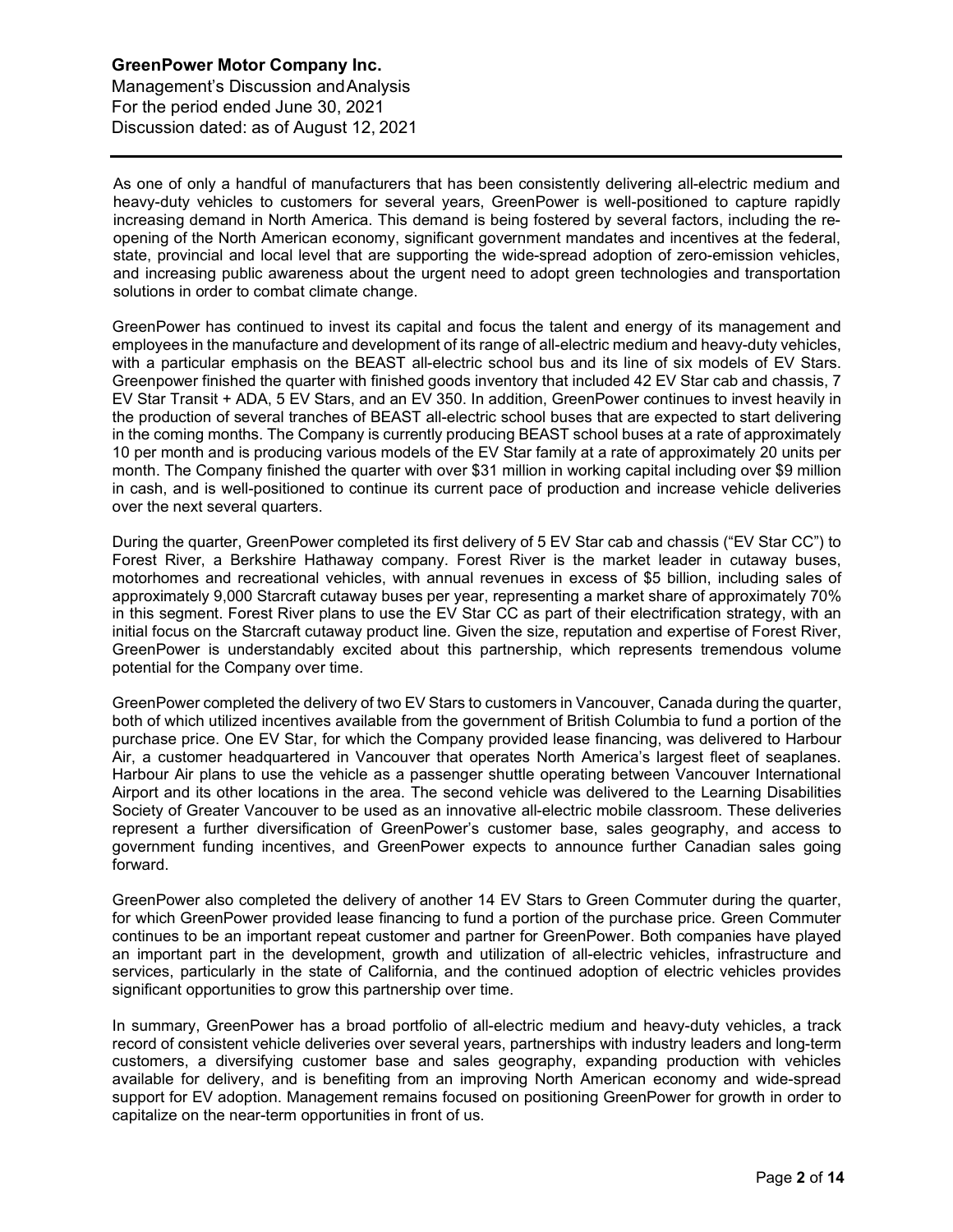Management's Discussion andAnalysis For the period ended June 30, 2021 Discussion dated: as of August 12, 2021

## **Inventory, Property and Equipment**

As at June 30, 2021 the Company had:

- Three EV350's, two Synapse shuttles, three EV Stars, 9 vehicles and ancillary equipment classified as property and equipment on the balance sheet totaling \$1,322,420;
- Work in process inventory and production supplies representing EV Star's, EV 250's, BEAST Type D school buses and other miscellaneous parts and supplies totaling approximately \$12.5 million and;
- Finished goods inventory representing 7 EV Star Transit + ADA, 42 EV Star Cab and Chassis, 5 EV Stars, an EV 350 and charging stations totaling \$6.2 million.

## **Trends**

The Company does not know of any trends, commitments, events, or uncertainty that are expected to have a material effect on the Company's business, financial condition, or results of operations other than as disclosed herein under "Risk Factors" and the paragraph below.

## **Results of Operations**

## For the three-month period ended June 30, 2021

For the three-month period ended June 30, 2021 the Company recorded revenues of \$2,659,002 and cost of sales of \$1,808,370 generating a gross profit of \$850,632 or 32.0% of revenues. Revenue was generated from the sale of 15 EV Stars for which the Company provided lease financing and which were accounted for as finance leases, the sale of 1 EV Star, 5 EV Star Cab and Chassis, as well as revenue from finance and operating leases and other sources. Operating costs consisted of administrative fees of \$1,067,612 relating to salaries, project management, accounting, and administrative services; transportation costs of \$41,367 which relate to the use of trucks, trailers, contractors as well as other operational costs needed to transport company products around North America; travel, accommodation, meals and entertainment costs of \$81,607 related to travel for project management, demonstration of company products, and trade shows; product development costs of \$333,493; sales and marketing costs of \$90,312; insurance expense of \$193,971; professional fees of \$190,109 consisting of legal and audit fees; and office expense of \$66,434 consisting of rent and other office expenses, as well as non-cash expenses including \$743,513 of sharebased compensation expense and depreciation of \$132,363, generating a loss from operations before interest, accretion and foreign exchange of \$2,075,478.

Interest and accretion of \$184,271 and a foreign exchange loss of \$1,874 resulted in a loss for the period of \$2,261,623. Non-cash expenses consisting of depreciation, accretion and accrued interest, share-based payments, warranty accrual, amortization of deferred financing fees and recovery for credit losses totaled \$1,168,334 in the three-month period.

The consolidated total comprehensive loss for the three-month period was impacted by \$2,202 of other comprehensive income as a result of the translation of the entities with a different functional currency than presentation currency.

## For the three-month period ended June 30, 2020

For the three-month period ended June 30, 2020 the Company recorded revenues of \$2,272,255 and cost of sales of \$1,653,672 generating a gross profit of \$618,583 or 27.2% of revenues. Revenue was generated from the sale of 18 EV Stars for which the Company provided lease financing and which were accounted for as finance leases, as well as revenue from finance and operating leases and other sources. Operating costs consisted of administrative fees of \$749,292 relating to salaries, project management, accounting, and administrative services; transportation costs of \$26,741 which relate to the use of trucks, trailers, contractors as well as other operational costs needed to transport company products around North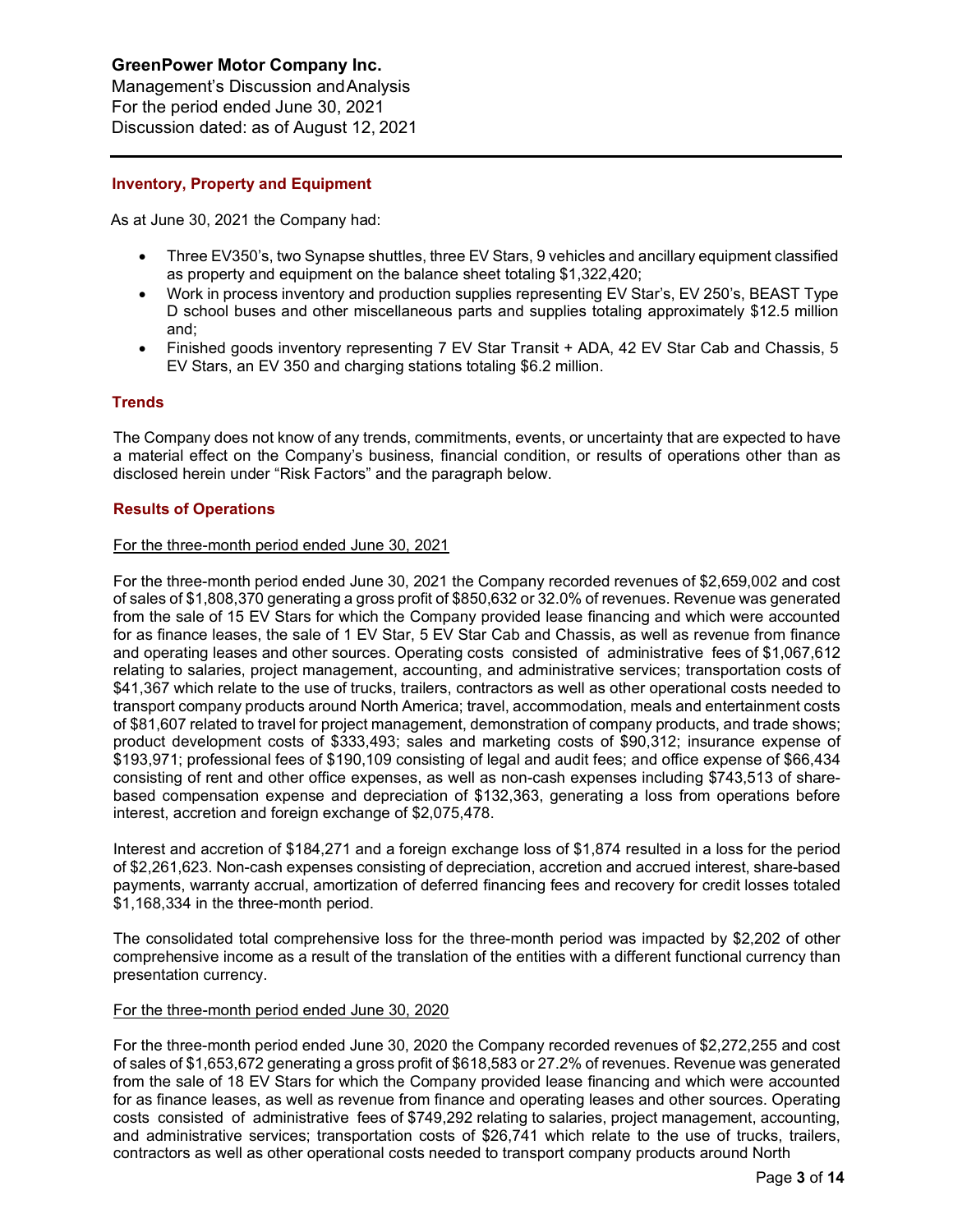Management's Discussion andAnalysis For the period ended June 30, 2021 Discussion dated: as of August 12, 2021

America; travel, accommodation, meals and entertainment costs of \$36,853 related to travel for project management, demonstration of company products, and trade shows; product development costs of \$221,109; sales and marketing costs recovery of \$(9,530); insurance expense of \$108,638; professional fees of \$96,426 consisting of legal and audit fees; and office expense of \$50,959 consisting of rent and other office expenses, as well as non-cash expenses including \$132,032 of share-based compensation expense and depreciation of \$114,761, generating a loss from operations before interest, accretion and foreign exchange of \$875,146.

Interest and accretion on the line of credit, convertible debentures and promissory notes totalled \$555,317, and a foreign exchange gain of \$1,126 resulted in a loss for the period of \$1,429,337. Non-cash expenses consisting of depreciation, accretion and accrued interest, share-based payments, warranty accrual, amortization of deferred financing fees and allowance for credit losses totaled \$594,131 in the three-month period.

The consolidated total comprehensive loss for the three-month period was impacted by \$7,970 of other comprehensive income as a result of the translation of the entities with a different functional currency than presentation currency.

The following tables provide a summary of selected information for the last eight quarters:

|                                              | Three Months Ended |             |    |              |                        |               |               |               |
|----------------------------------------------|--------------------|-------------|----|--------------|------------------------|---------------|---------------|---------------|
|                                              |                    | June 30,    |    |              | March 31, December 31, |               | September 30. |               |
|                                              |                    | 2021        |    | 2021         |                        | 2020          |               | 2020          |
| Financial results                            |                    |             |    |              |                        |               |               |               |
| Revenues                                     | \$                 | 2,659,002   | \$ | 4,378,131    | S                      | 2,398,781     | S             | 2,835,411     |
| Income (loss) for the period                 |                    | (2,261,623) |    | (2,788,149)  |                        | (2, 133, 105) |               | (1, 486, 160) |
| Basic and diluted earnings/(loss) per share* | \$                 | $(0.11)$ \$ |    | $(0.13)$ \$  |                        | $(0.11)$ \$   |               | (0.09)        |
| IBalance sheet data                          |                    |             |    |              |                        |               |               |               |
| Working capital (deficit)                    |                    | 31,391,694  |    | 30,808,375   |                        | 31,310,393    |               | 32,477,352    |
| Total assets                                 |                    | 40,930,620  |    | 39,619,355   |                        | 39,814,446    |               | 43,044,685    |
| Shareholders' equity                         |                    | 36,967,980  |    | 36, 152, 448 |                        | 36,956,026    |               | 34,647,254    |

|                                              | Three Months Ended |             |    |               |                        |             |    |               |  |
|----------------------------------------------|--------------------|-------------|----|---------------|------------------------|-------------|----|---------------|--|
|                                              |                    | June 30,    |    |               | March 31, December 31, |             |    | September 30, |  |
|                                              |                    | 2020        |    | 2020          |                        | 2019        |    | 2019          |  |
| <b>Financial results</b>                     |                    |             |    |               |                        |             |    |               |  |
| <b>Revenues</b>                              | S                  | 2,272,255   | \$ | 642.401       | S                      | 4,977,548   | S. | 5,430,503     |  |
| Income (loss) for the period                 |                    | (1,429,337) |    | (2, 114, 027) |                        | (1,056,087) |    | (712, 368)    |  |
| Basic and diluted earnings/(loss) per share* | \$                 | $(0.09)$ \$ |    | $(0.14)$ \$   |                        | $(0.07)$ \$ |    | (0.05)        |  |
| <b>IBalance sheet data</b>                   |                    |             |    |               |                        |             |    |               |  |
| Working capital (deficit)                    |                    | (707,573)   |    | 743,131       |                        | 2,319,481   |    | 1,648,610     |  |
| Total assets                                 |                    | 14,473,657  |    | 13,207,679    |                        | 16,811,834  |    | 14,515,250    |  |
| Shareholders' equity                         |                    | (2,396,707) |    | (1, 174, 956) |                        | 876,200     |    | 1,951,725     |  |

\* Based upon the weighted average number of shares issued and outstanding for the period, retroactively restated for the seven-for-one share consolidation completed on August 28, 2020.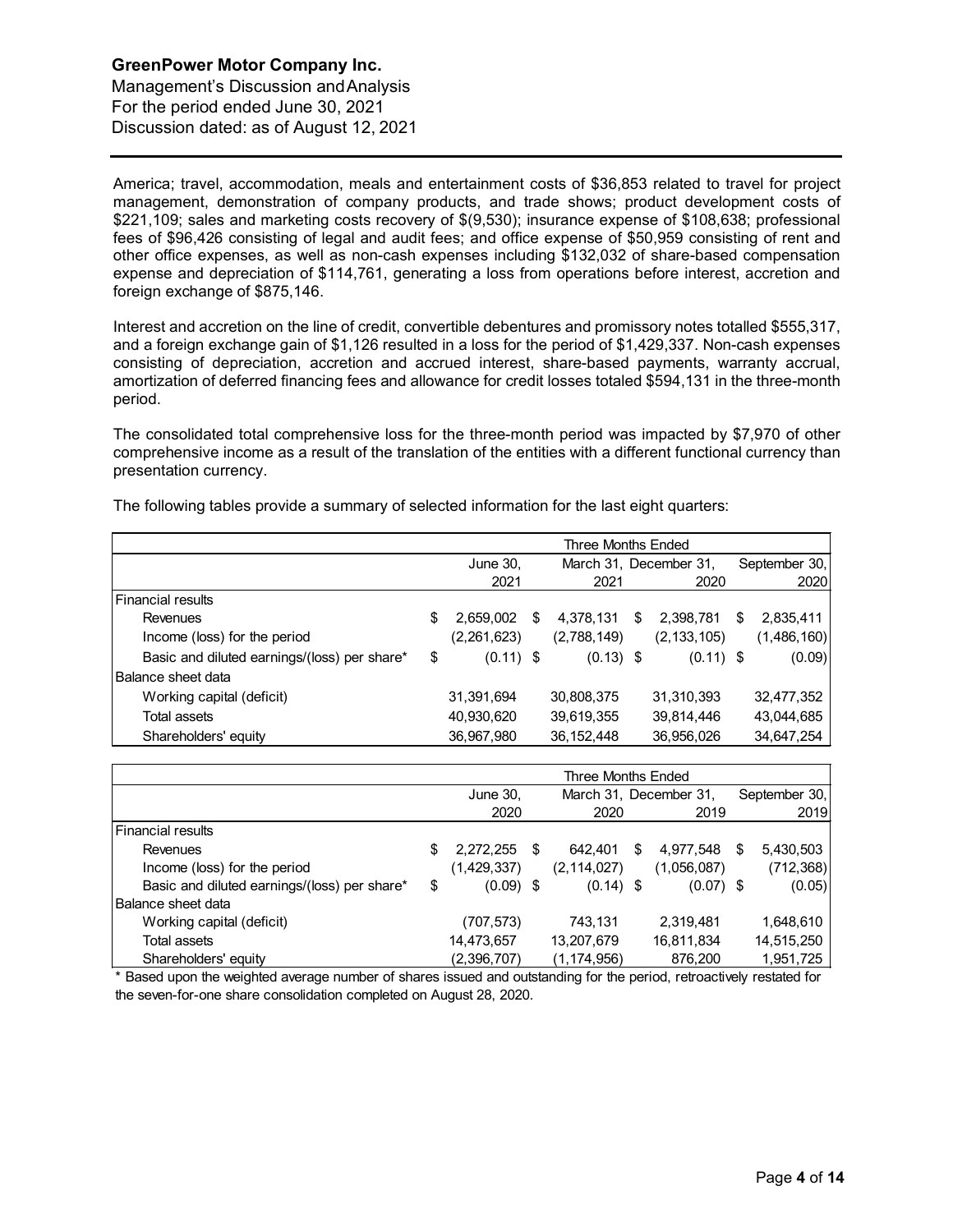Management's Discussion andAnalysis For the period ended June 30, 2021 Discussion dated: as of August 12, 2021

The following table summarizes vehicle deliveries pursuant to vehicle leases and vehicle sales for the last four quarters:

|                         | For the three months ended |                            |      |      |  |  |  |  |  |  |
|-------------------------|----------------------------|----------------------------|------|------|--|--|--|--|--|--|
|                         | June 30,                   | December 31, September 30, |      |      |  |  |  |  |  |  |
|                         | 2021                       | 2021                       | 2020 | 2020 |  |  |  |  |  |  |
| <b>Vehicle Sales</b>    |                            |                            |      |      |  |  |  |  |  |  |
| EV Star <sup>1</sup>    | 6                          | 30                         | 3    |      |  |  |  |  |  |  |
| School bus              |                            |                            |      |      |  |  |  |  |  |  |
| Total                   | 6                          | 30                         | 3    |      |  |  |  |  |  |  |
| <b>Vehicle Leases</b>   |                            |                            |      |      |  |  |  |  |  |  |
| EV 250                  | n                          | 5                          |      | ი    |  |  |  |  |  |  |
| EV Star <sup>1</sup>    | 15                         |                            | 14   | 14   |  |  |  |  |  |  |
| Total                   | 15                         | 5                          | 14   | 14   |  |  |  |  |  |  |
|                         |                            |                            |      |      |  |  |  |  |  |  |
| <b>Total Deliveries</b> | 21                         | 35                         |      | 15   |  |  |  |  |  |  |

1) During the quarter ended June 30, 2021 leases associated with 2 EV Stars entered into during the quarter ended December 31, 2019 were cancelled and the vehicles were sold subsequent to the quarter end. 30 EV Stars sold in the quarter ended March 30, 2021 were previously on leases that were entered into in December 2019 (13 EV Stars), June 2020 (11 EV Stars), and September 2020 (6 EV Stars). These 30 leases were cancelled during the quarter and the vehicles were subsequently sold. Leases associated with 8 EV Stars entered into during the quarter ended December 31, 2019 were cancelled during the quarter ended March 31, 2020 and the vehicles were subsequently sold.

The following table summarizes cash expenses for the last four quarters:

|                                          | For the three months ended |           |    |                              |    |              |    |               |
|------------------------------------------|----------------------------|-----------|----|------------------------------|----|--------------|----|---------------|
|                                          |                            |           |    | June 30, 2021 March 31, 2021 |    | Dec 31, 2020 |    | Sept 30, 2020 |
| <b>Total Expenses</b>                    | \$                         | 3,112,255 | \$ | 3,910,503                    | \$ | 3,042,913    | \$ | 2,369,878     |
| Less:<br>Depreciation                    |                            | (132,363) |    | (82, 150)                    |    | (122, 881)   |    | (117, 471)    |
| Accretion and accrued interest           |                            | (6, 482)  |    | 65,482                       |    | (133, 759)   |    | (160, 782)    |
| Share-based payments                     |                            | (743,513) |    | (1, 278, 194)                |    | (570, 798)   |    | (117, 737)    |
| Amortization of deferred financing fees  |                            | (177,408) |    | (163, 105)                   |    | (161,099)    |    | (153, 772)    |
| <b>Warranty Accrual</b>                  |                            | (93, 898) |    | (78, 019)                    |    | (136, 576)   |    | (19, 891)     |
| (Allowance) / recovery for credit losses |                            | 14,670    |    | (338, 818)                   |    | (8,278)      |    | (20, 385)     |
|                                          |                            |           |    |                              |    |              |    |               |
| Total Cash Expenses (1)                  | \$                         | 1,973,261 | S  | 2.035.699                    | \$ | 1.909.522    | S  | 1,779,840     |

The following table summarizes adjusted EBITDA for the last four quarters:

|                                          | For the three months ended |               |      |                                                 |  |              |    |               |
|------------------------------------------|----------------------------|---------------|------|-------------------------------------------------|--|--------------|----|---------------|
|                                          |                            | June 30, 2021 |      | March 31, 2021                                  |  | Dec 31, 2020 |    | Sept 30, 2020 |
| Loss for the period<br>Plus:             | \$                         |               |      | $(2,261,623)$ \$ $(2,788,149)$ \$ $(2,133,106)$ |  |              | \$ | (1,486,160)   |
| Depreciation                             |                            | 132,363       |      | 82,150                                          |  | 122.881      |    | 117,471       |
| Interest and accretion                   |                            | 184.271       |      | 175.450                                         |  | 362,230      |    | 505,589       |
| Share-based payments                     |                            | 743,513       |      | 1,278,194                                       |  | 570,798      |    | 117,737       |
| Allowance / (recovery) for credit losses |                            | (14, 670)     |      | 338.818                                         |  | 8.278        |    | 20,385        |
| <b>Warranty Accrual</b>                  |                            | 93,898        |      | 78,019                                          |  | 136,576      |    | 19,891        |
|                                          |                            |               |      |                                                 |  |              |    |               |
| <b>Adjusted EBITDA (1)</b>               |                            | (1,122,248)   | - \$ | (835, 518)                                      |  | (932, 343)   |    | (705,087)     |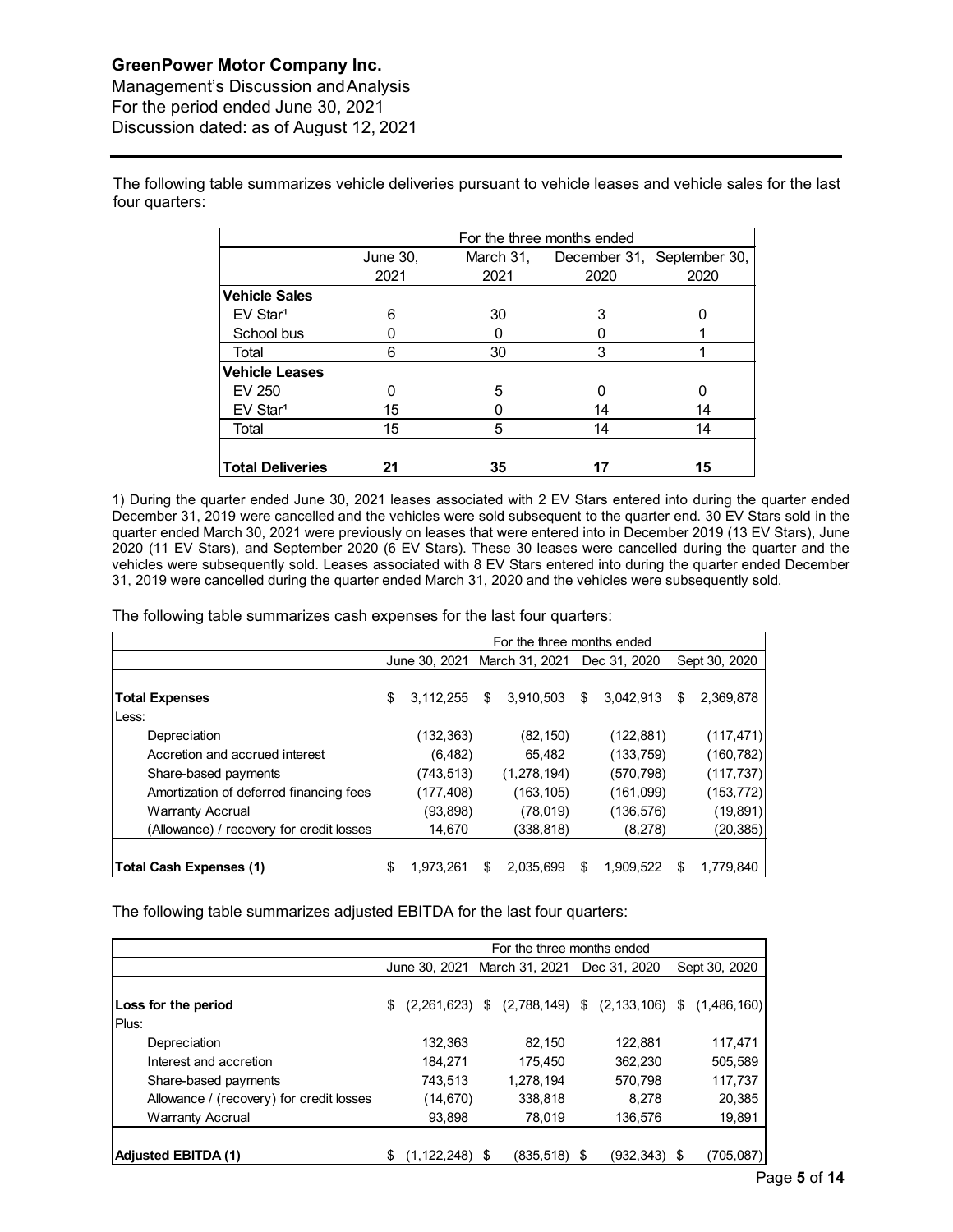**GreenPower Motor Company Inc.**  Management's Discussion andAnalysis For the period ended June 30, 2021 Discussion dated: as of August 12, 2021

## (1) Non-IFRS Financial Measures:

"Total Cash Expenses" as reflected above above reflects the total expenses of the Company (total sales, general and administrative costs including interest and accretion, and the foreign exchange gain or loss) excluding depreciation, accretion and accrued interest, share-based payments, amortization of deferred financing fees, warranty accrual and (allowance)/recovery for credit losses. Total Cash Expenses is a measure used by the Company as an indicator of cash expenses that excludes the impact of certain noncash charges. Therefore, Total Cash Expenses gives the investor information as to the ongoing cash expenses from the operations of the business. However, Total Cash Expenses is not a measure of financial performance under IFRS and should not be considered a substitute for other financial measures of performance. Total Cash Expenses as calculated by GreenPower may not be comparable to Total Cash Expenses as calculated and reported by other companies.

"Adjusted EBITDA" as reflected above reflects net income or loss before interest, taxes, share-based payments, depreciation and amortization, allowance/(recovery) for credit losses and warranty accrual. Adjusted EBITDA is a measure used by analysts and investors as an indicator of operating cash flow since it excludes the impact of movements in working capital items, non-cash charges and financing costs. Therefore, Adjusted EBITDA gives the investor information as to the cash generated from the operations of a business. However, Adjusted EBITDA is not a measure of financial performance under IFRS and should not be considered a substitute for other financial measures of performance. Adjusted EBITDA as calculated by GreenPower may not be comparable to Adjusted EBITDA as calculated and reported by other companies. The most comparable IFRS measure to Adjusted EBITDA is net income.

## **Liquidity**

At June 30, 2021, the Company had a cash and restricted cash balance of \$9,126,734 and working capital of \$31,391,694. The Company's line of credit has a maximum credit limit of up to \$8,000,000 and amounts available on the line of credit in excess of \$5,000,000 are subject to margining requirements, and as at June 30, 2021 the Line of Credit had a drawn balance of nil. The Company manages its capital structure and makes adjustments to it based on available funds to the Company. The Company may continue to rely on additional financings and the sale of its inventory to further its operations and meet its capital requirements to manufacture EV vehicles, expand its production capacity and further develop its sales, marketing, engineering, and technical resources.

## **Capital Resources**

Three months ended June 30, 2021 and up to the date of this report Authorized: Unlimited number of common shares without par value Authorized: Unlimited number of preferred shares without par value

The Company has an incentive stock option plan whereby it grants options to directors, officers, employees, and consultants of the Company. On May 14, 2019, the Company replaced its Fixed Stock Option Plan (the "2016 Plan") with a Rolling Stock Option Plan (the "2019 Plan"). Under the terms of the 2019 Plan, the aggregate number of Options that can be granted under the 2019 Plan cannot exceed ten (10%) of the total number of issued and outstanding Shares, calculated on a non-diluted basis. The exercise price of options granted under the 2019 Plan may not be less than the minimum prevailing price permitted by the TSXV policies with a maximum term of 10 years.

The Company completed a seven-for-one share consolidation on August 28, 2020. All figures in this Note have been retroactively restated to give effect to this share consolidation.

On March 9, 2016, the shareholders approved the previous stock option plan which initially allowed for the issuance of up to 1,491,541 shares and which was subsequently further increased to allow up to 2,129,999 shares to be issued under the plan (the "2016 Plan"). Prior to the adoption of the 2016 Plan, the Company had adopted an incentive stock option plan (the "Plan"), whereby it could grant options to directors, officers, employees, and consultants of the Company.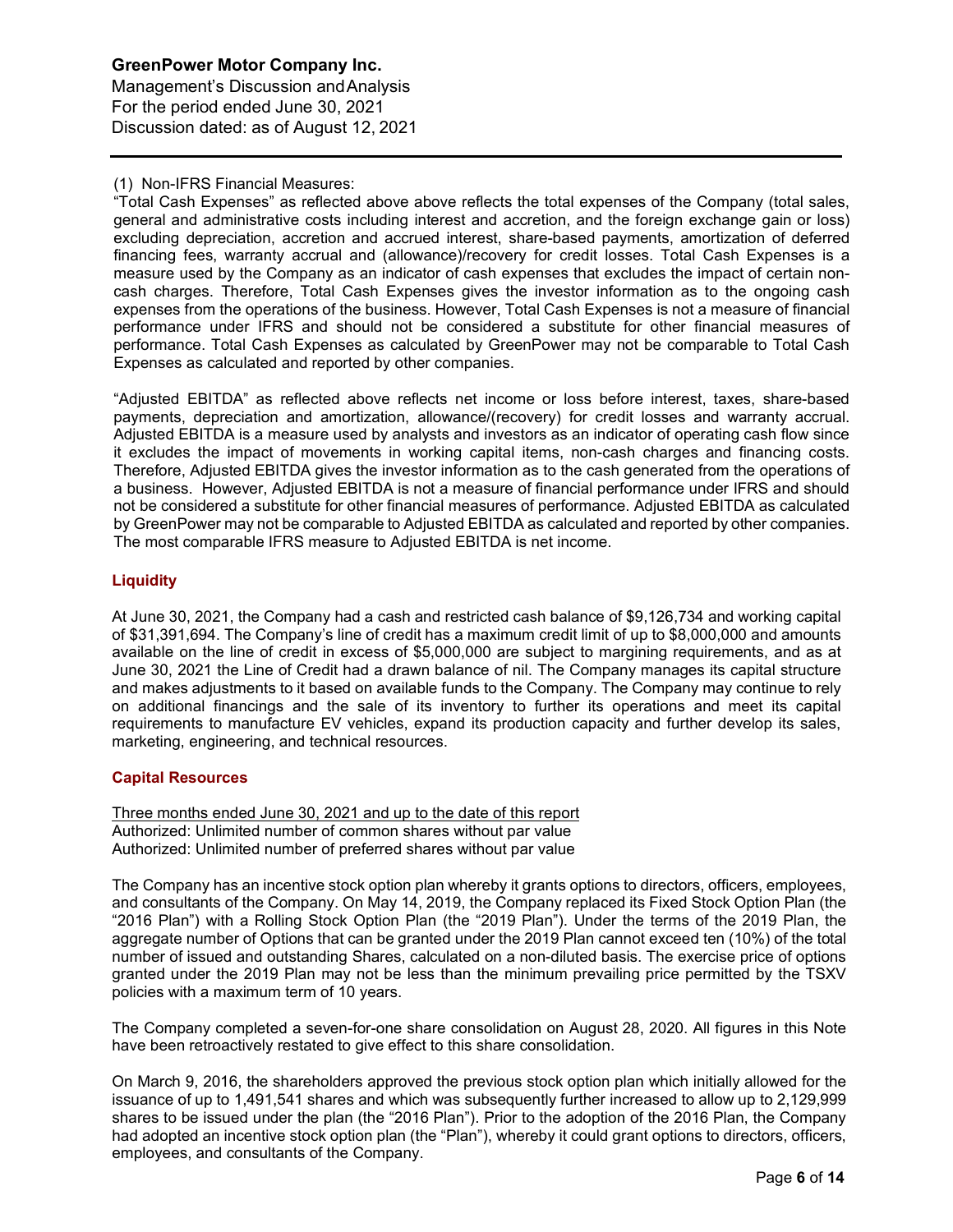Management's Discussion andAnalysis For the period ended June 30, 2021 Discussion dated: as of August 12, 2021

The Company had the following incentive stock options granted under the 2019 Plan, 2016 Plan, and Plan that are issued and outstanding as at June 30, 2021:

|                                 |            |     | Exercise | Balance        |             |           | Forfeited  | Balance       |
|---------------------------------|------------|-----|----------|----------------|-------------|-----------|------------|---------------|
| <b>Expiry Date</b>              |            |     | Price    | March 31, 2021 | Granted     | Exercised | or Expired | June 30, 2021 |
| October 27, 2021                | <b>CDN</b> | \$  | 4.34     | 71,429         | -           |           |            | 71,429        |
| February 2, 2022                | <b>CDN</b> | -\$ | 5.25     | 65,286         |             |           |            | 65,286        |
| May 26, 2022                    | CDN        | -\$ | 5.25     | 148,214        |             |           |            | 148,214       |
| December 18, 2022               | CDN \$     |     | 3.15     | 25,000         |             |           |            | 25,000        |
| May 4, 2023                     | CDN        | -\$ | 3.50     | 70,357         |             |           |            | 70,357        |
| November 30, 2023               | <b>CDN</b> | -\$ | 3.01     | 50,000         |             |           |            | 50,000        |
| February 12, 2024               | CDN        | -\$ | 3.50     | 78,571         |             |           |            | 78,571        |
| January 30, 2022                | CDN \$     |     | 2.59     | 19,643         |             |           |            | 19,643        |
| January 30, 2025                | CDN        | -\$ | 2.59     | 309,822        |             |           |            | 309,822       |
| July 3, 2022                    | <b>CDN</b> | \$  | 4.90     | 7,143          |             |           |            | 7,143         |
| July 3, 2025                    | <b>CDN</b> | \$  | 4.90     | 49,643         |             |           |            | 49,643        |
| November 19, 2025               | US         | \$  | 20.00    | 300,000        |             |           |            | 300,000       |
| December 4, 2025                | US         | \$  | 20.00    | 20,000         |             |           |            | 20,000        |
| May 18, 2026                    | CDN \$     |     | 19.26    |                | 173,650     |           |            | 173,650       |
| Total outstanding               |            |     |          | 1,215,108      | 173,650     |           |            | 1,388,758     |
| Total exercisable               |            |     |          | 882,964        |             |           |            | 896,179       |
| <b>Weighted Average</b>         |            |     |          |                |             |           |            |               |
| Exercise Price (CDN\$)          |            |     |          | \$<br>9.35     | \$<br>19.26 | N/A       | N/A        | \$<br>10.51   |
| Weighted Average Remaining Life |            |     |          | 3.1 years      |             |           |            | 3.1 years     |

As at June 30, 2021, there were 763,356 stock options available for issuance under the 2019 plan.

During the three months ended June 30, 2021, the Company incurred share-based compensation expense with a measured fair value of \$743,513 (June 30, 2020 - \$132,032). The fair value of the options granted and vested were recorded as share-based payments on the Consolidated Condensed Interim Statements of Operations and Comprehensive Loss.

As at June 30, 2021, the Company had outstanding warrants, enabling the holders to acquire common shares as follows:

|                        | Exercise          | <b>Balance</b> |               |                  |                          | <b>Balance</b> |
|------------------------|-------------------|----------------|---------------|------------------|--------------------------|----------------|
| <b>Expiry Date</b>     | Price             | March 31, 2021 | <b>Issued</b> | <b>Exercised</b> | <b>Expired</b>           | June 30, 2021  |
| June 29, 2021          | <b>CDN \$4.55</b> | 628,571        | Ξ.            | (628, 571)       | $\overline{\phantom{0}}$ |                |
| September 25, 2021     | CDN \$3.50        | 491,072        |               | ۰                |                          | 491,072        |
| October 12, 2021       | CDN \$3.50        | 53,571         |               |                  |                          | 53,571         |
| March 14, 2022         | CDN \$4.20        | 685,714        |               |                  |                          | 685,714        |
| May 6, 2023            | USD \$2.6677      | 53,035         |               |                  |                          | 53,035         |
| May 8, 2023            | USD \$2.6677      | 13,703         |               |                  |                          | 13,703         |
| Total outstanding      |                   | 1,925,666      |               | (628, 571)       |                          | 1,297,095      |
| Weighted Average       |                   |                |               |                  |                          |                |
| Exercise Price (CDN\$) |                   | 4.06           | NA            | 4.55 \$<br>- \$  |                          | 3.86           |
| Weighted Average Life  |                   | 0.6 years      |               |                  |                          | 0.6 years      |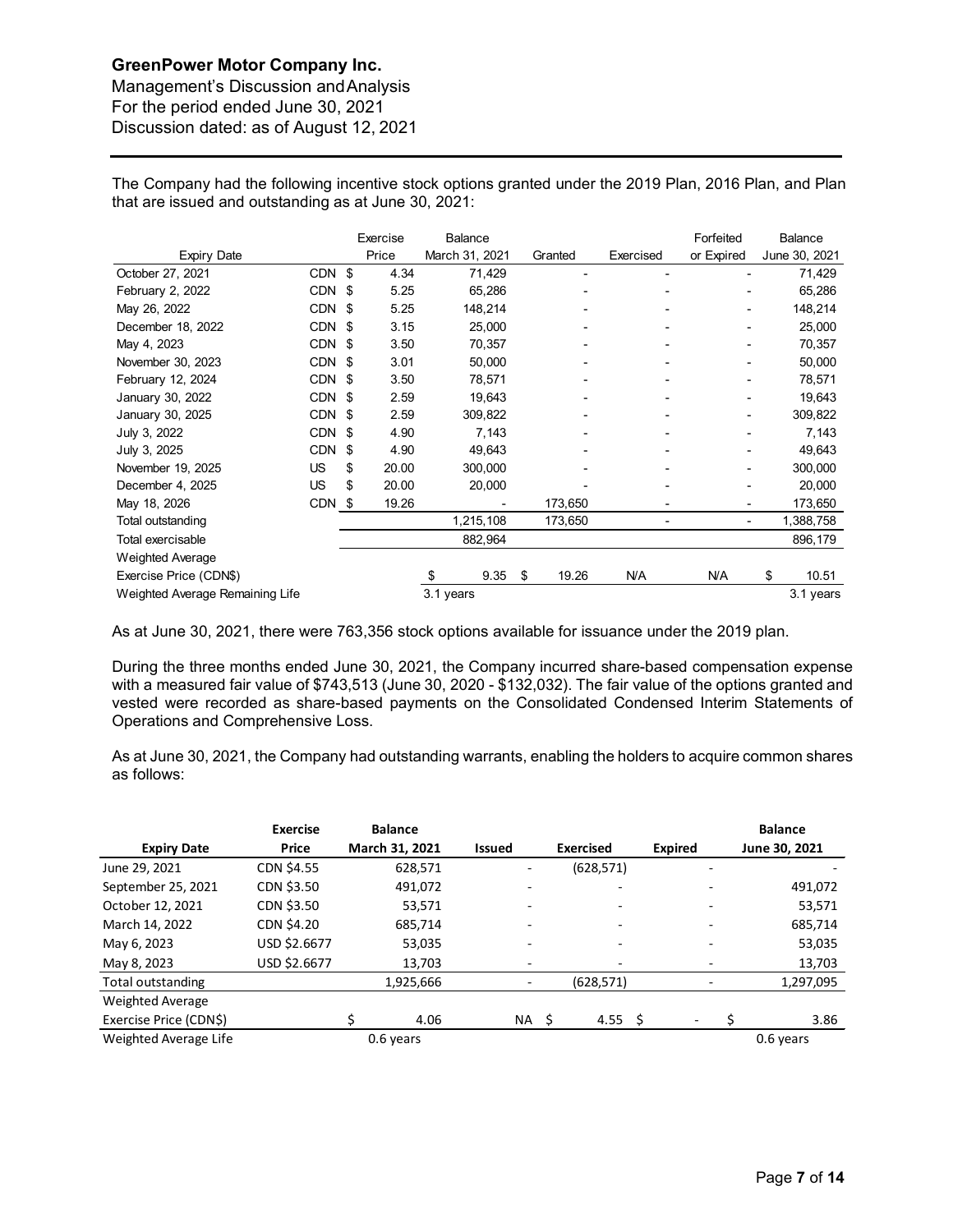Management's Discussion andAnalysis For the period ended June 30, 2021 Discussion dated: as of August 12, 2021

## **Off-Balance Sheet Arrangements**

As of the date of this filing, the Company does not have any off-balance sheet arrangements that have, or are reasonably likely to have, a current or future effect on the results of operations or financial condition of the Company including, without limitation, such considerations as liquidity and capital resources that have not previously been discussed.

## **Related Party Transactions**

A summary of compensation for directors, officers and key management personnel is as follows:

|                           | <b>For the Three Months Ended</b> |               |   |               |  |  |  |  |
|---------------------------|-----------------------------------|---------------|---|---------------|--|--|--|--|
|                           |                                   | June 30, 2021 |   | June 30, 2020 |  |  |  |  |
|                           |                                   |               |   |               |  |  |  |  |
| Salaries and Benefits (1) | Ś                                 | 106,351       | S | 91,208        |  |  |  |  |
| Consulting fees (2)       |                                   | 85,000        |   | 64,166        |  |  |  |  |
| Options Vested (3)        |                                   | 546,505       |   | 98,825        |  |  |  |  |
| Other (4)                 |                                   |               |   | 5,748         |  |  |  |  |
| Total                     |                                   | 737,856       |   | 259,947       |  |  |  |  |

- 1) Salaries and benefits incurred with officers and a former officer are included in Administrative fees on the Consolidated Condensed Interim Statements of Operations and Comprehensive Loss.
- 2) Consulting fees included in Administrative Fees on the Consolidated Condensed Interim Statements of Operations and Comprehensive Loss are paid to the current Chairman and CEO for management consulting services, as well as Director's fees paid to GreenPower's four independent directors.
- 3) Amounts recognized for related party stock-based compensation are included in Share-based payments on the Consolidated Condensed Interim Statements of Operations and Comprehensive Loss.
- 4) Other fees for truck and trailer rentals paid to Maple Leaf Equipment Aircraft and Recovery Inc., a company that the CEO and Chairman of GreenPower was previously an officer and director and the former CEO of GreenPower is an officer and director. These costs are included in Transportation costs on the Consolidated Condensed Interim Statements of Operations and Comprehensive Loss.

Accounts payable and accrued liabilities at June 30, 2021 included USD \$53,756 (March 31, 2021 – \$95,741) owed to officers, directors, and companies controlled by officers and directors, and shareholders, which is non-interest bearing, unsecured and has no fixed terms of repayment.

A director of the Company and the Company's CEO and Chairman have each provided personal guarantees of \$2,510,000, or \$5,020,000 in total to support the Company's \$8 million operating line of credit. In consideration for these guarantees, in June 2018 the Company issued 628,571 non-transferrable common share purchase warrants exercisable at an exercise price of CDN \$4.55 per share that were exercised during the quarter ended June 30, 2021 and in March 2019 the Company issued 685,714 non-transferrable common share purchase warrants exercisable at an exercise price of CDN \$4.20 per share that expire on March 14, 2022.

On May 31, 2021 the Company issued 342,857 shares to Countryman Investments Ltd., a company beneficially owned by David Richardson, a director of GreenPower, pursuant to the exercise of 342,857 warrants at a price of CDN \$4.55 per warrant, for gross proceeds of CDN \$1,559,999.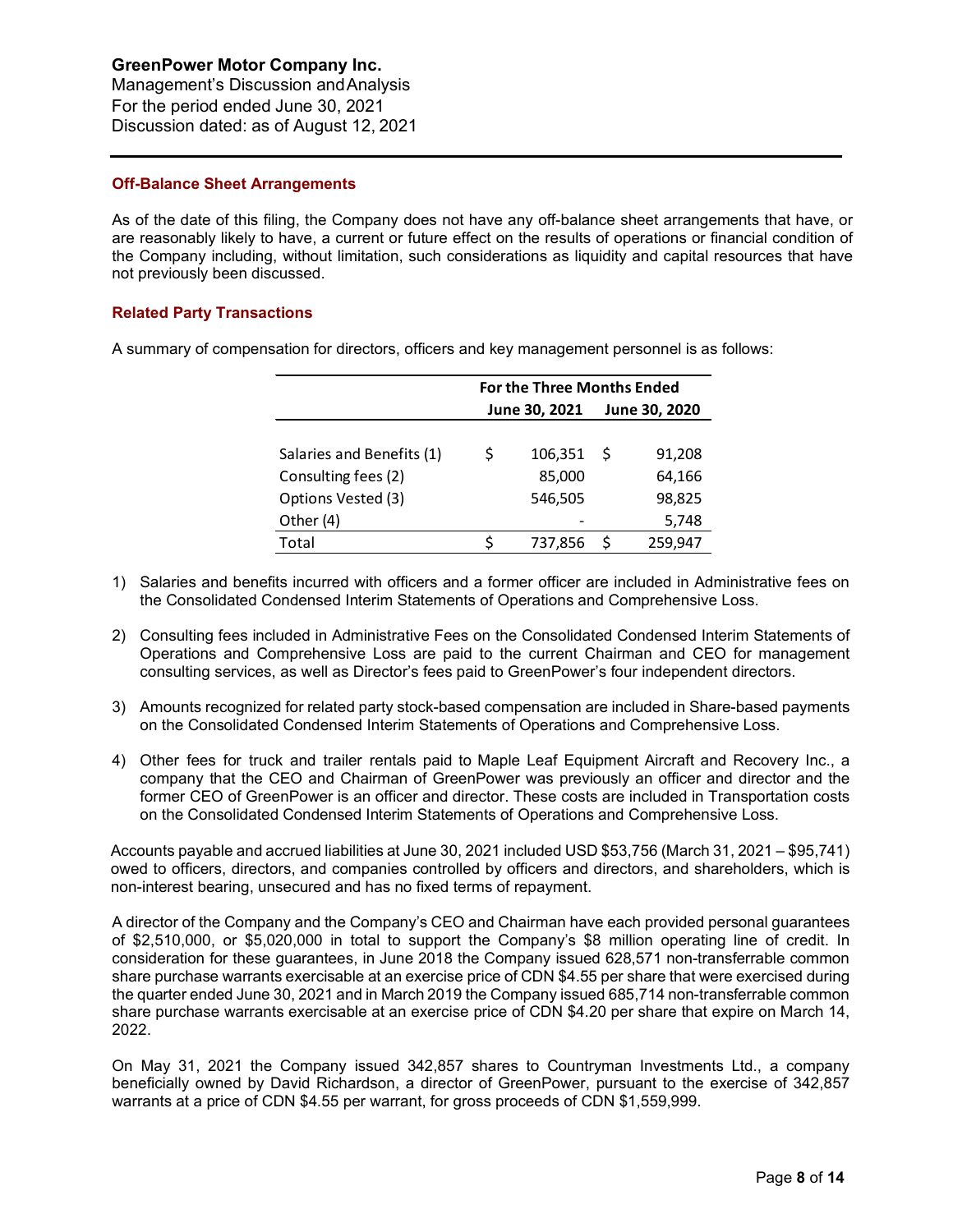Management's Discussion andAnalysis For the period ended June 30, 2021 Discussion dated: as of August 12, 2021

On June 14, 2021 the Company issued 285,714 shares to KFS Capital LLC, a company beneficially owned by Fraser Atkinson, the Chairman and CEO of GreenPower, pursuant to the exercise of 285,714 warrants at a price of CDN \$4.55 per warrant, for gross proceeds of CDN \$1,299,999.

These transactions were measured at the exchange amount, which is the amount agreed upon by the transacting parties.

## **New and Amended Standards**

#### *Adoption of accounting standards*

The Company did not adopt any new or amended accounting standards during the three months ended June 30, 2021.

#### *Future accounting pronouncements*

Certain new accounting standards and interpretations have been published by the IASB or the IFRS Interpretations Committee that are not mandatory for the June 30, 2021 reporting period.

The Company has reviewed new and revised accounting pronouncements that have been issued but are not yet effective. The Company has not early adopted any of these standards and is currently evaluating the impact, if any, that these standards might have on its consolidated condensed interim financial statements.

## **Critical Accounting Estimates**

Significant assumptions about the future and other sources of estimation uncertainty that management has made at the end of the reporting period, that could result in a material adjustment to the carrying amounts of assets and liabilities, in the event that actual results differ from assumptions made, relate to, but are not limited to, the inputs used in the Black-Scholes option pricing model to measure share-based compensation and warrants, determination of the useful life of equipment, the carrying value of accounts receivable and the promissory note receivable and the associated allowance for credit losses, net realizable value of inventory, provision for warranty expense, and the \$nil provision for income taxes. Critical estimates used in the preparation of these accounting statements include but are not limited to the following:

## *Critical accounting judgments*

- i. the determination of the discount rate to use to discount the promissory note receivable, finance lease receivable and lease liabilities;
- ii. the determination of the functional currency of each entity within the consolidated Company;
- iii. the Company's ability to continue as a going concern.
- iv. The classification of leases as either financial leases or operating leases; and
- v. The identification of performance obligations in revenue contracts and the determination of when they are satisfied.

## **Financial Instruments**

The Company's financial instruments consist of cash and restricted cash, accounts receivable, finance lease receivables, promissory note receivable, line of credit, accounts payable and accrued liabilities, note payable, promissory note payable, payroll protection loan, and lease liabilities. As at June 30, 2021, the Company had working capital of \$31,391,694.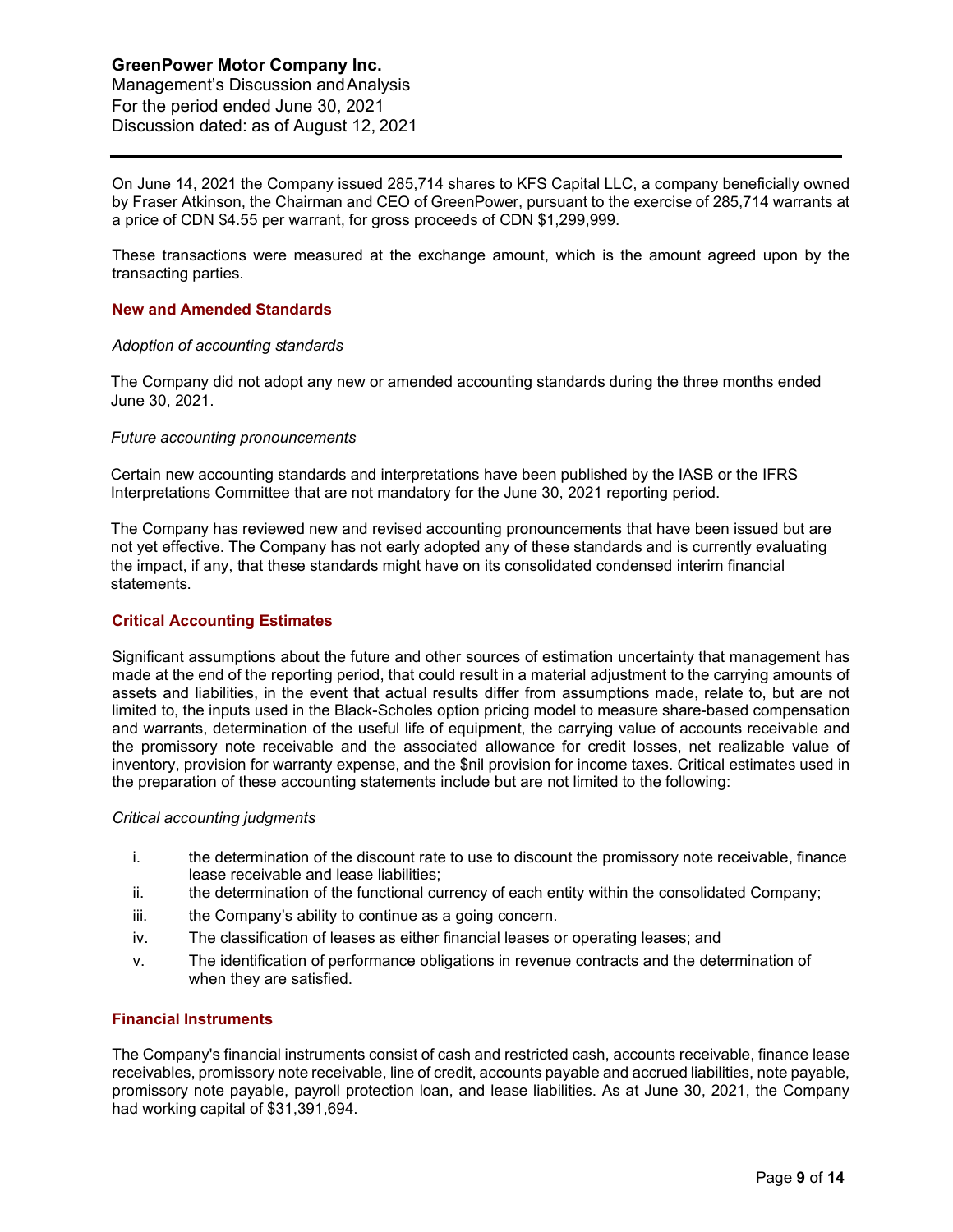The Company has exposure to the following financial instrument related risks.

## **Credit risk**

The Company's exposure to credit risk is on its cash, restricted cash, accounts receivable, promissory note receivable, and on its finance lease receivables. The maximum exposure to credit risk is their carrying amounts in the consolidated statement of Financial Statements.

Cash and restricted cash consists of cash bank balances held in major financial institutions in Canada and the United States with a high credit quality and therefore the Company is exposed to minimal risk. The Company assesses the credit risk of its account receivable, finance lease receivables and promissory note receivable at each reporting period end and on an annual basis. As at June 30, 2021 the Company recognized a recovery for credit losses of \$14,670, against its accounts receivable (June 30, 2020 – \$33,552).

#### **Liquidity risk**

The Company tries to ensure that there is sufficient capital in order to meet short-term business requirements, after taking into account the Company's cash balances and available liquidity on the Company's \$8 million operating line of credit. The Company's cash is invested in bank accounts at major financial institutions in Canada and the United States and is available on demand. The Company will continue to rely on additional financings to further its operations and meet its capital requirements.

#### **Market risks**

Market risk is the risk of loss that may arise from changes in market factors such as interest rates and foreign exchange. The Company believes interest rate risk is not material.

The Company is exposed to foreign exchange risk as it conducts business in both the United States and Canada. Management monitors its foreign currency balances but the Company does not engage in any hedging activities to reduce its foreign currency risk.

At June 30, 2021, the Company was exposed to currency risk through the following monetary assets and liabilities in CDN Dollars.

| Cash                                     |     | 839.910   |
|------------------------------------------|-----|-----------|
| <b>Accounts Receivable</b>               | S   | 127.049   |
| <b>Promissory Notes Receivable</b>       |     | 140.000   |
| Accounts Payable and Accrued Liabilities | - S | (18, 523) |

The CDN/USD exchange rate as at June 30, 2021 was \$0.8068 (March 31, 2021 - \$0.7952). Based on the net exposure and assuming all other variables remain constant, a 10% change in the appreciation or depreciation of the Canadian dollar relative to the US dollar would result in a change of approximately \$88,000 to other comprehensive income/loss.

## **Capital Management**

The Company's capital management objective is to obtain sufficient capital to develop new business opportunities for the benefit of its shareholders. To meet these objectives, management monitors the Company's ongoing capital requirements on specific business opportunities on a case-by-case basis. The capital structure of the Company consists of cash, operating line of credit, secured and unsecured promissory notes, convertible debentures and equity attributable to common shareholders, consisting of issued share capital and deficit.

During the second quarter of fiscal 2021 the Company completed an initial public offering and concurrent private placement for gross proceeds of US\$37.7 million less underwriting discounts and offering costs. As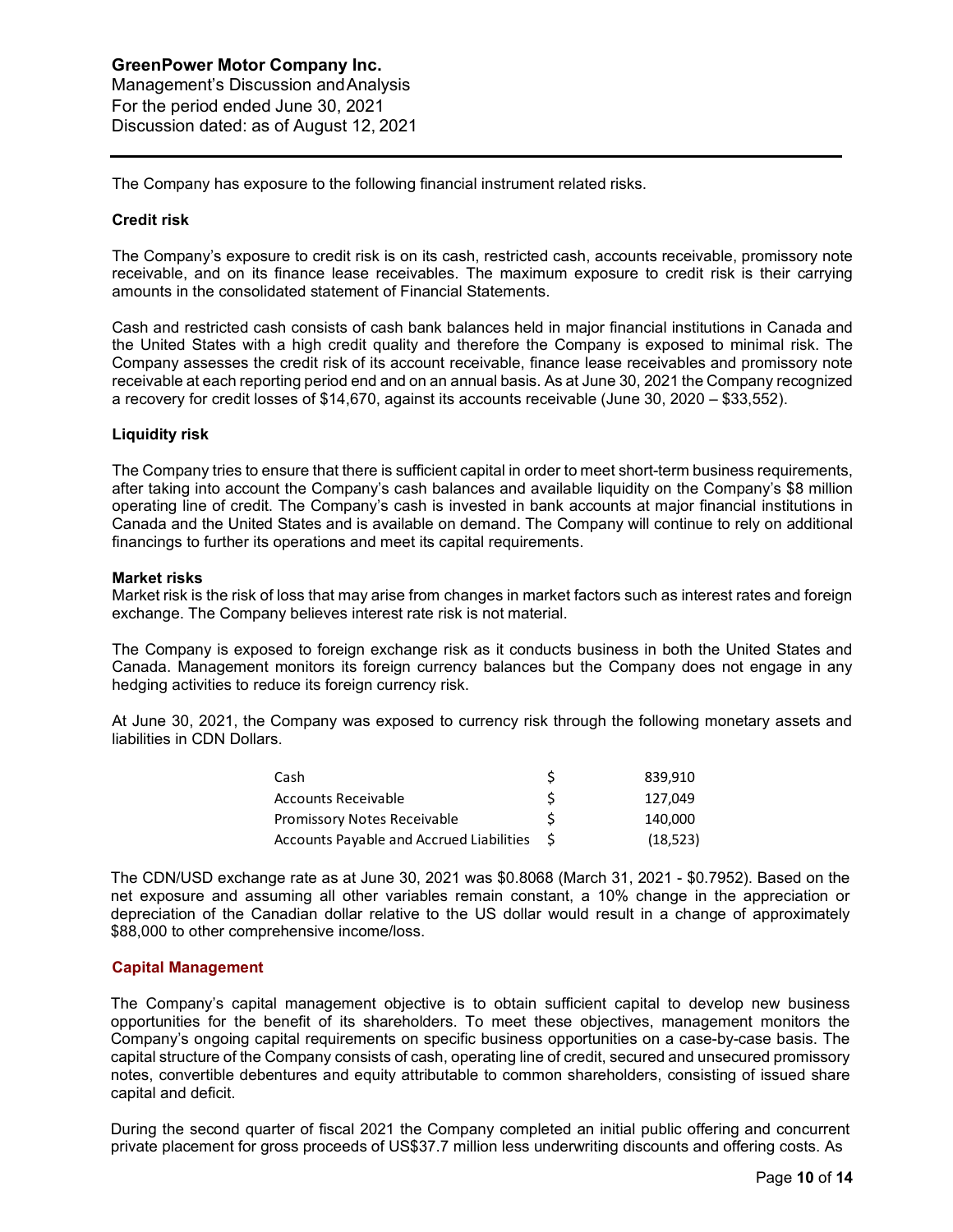Management's Discussion andAnalysis For the period ended June 30, 2021 Discussion dated: as of August 12, 2021

at June 30, 2021, the Company had a cash and restricted cash balance of \$9,126,734, working capital of \$31,391,694 accumulated deficit of (\$33,887,011), and shareholder's equity of \$36,967,980. Subject to market conditions and other factors the Company may raise additional capital in the future to fund and grow its business for the benefit of shareholders.

## **Outlook**

For the immediate future, the Company plans to:

- Complete production and delivery of several models of EV Stars and BEAST school buses currently in various stages of production;
- Deliver the remaining vehicles in finished goods inventory;
- Continue to expand assembly and manufacturing capabilities, including the recently announced increased production of BEAST school buses and several models of EV Stars;
- Continue to develop and expand sales opportunities and increase its sales backlog;
- Further develop its sales and marketing, engineering and technical resources and capabilities.

## **Capitalization and Outstanding Security Data**

The total number of common shares issued and outstanding is 21,521,131 as of June 30, 2021. There are no preferred shares issued and outstanding.

An incentive stock option plan was established for the benefit of directors, officers, employees and consultants of the Company. As of June 30, 2021, there are 1,388,758 options granted and outstanding. The total number of common share warrants outstanding as of the same date is 1,297,095.

As at August 12, 2021 the company had 21,530,060 issued shares, 1,379,829 options outstanding, and 1,297,095 warrants outstanding.

## **Disclosure of Internal Controls**

Management is responsible for establishing and maintaining disclosure controls and procedures in order to provide reasonable assurance that material information relating to the Company is made known to them in a timely manner and that information required to be disclosed is reported within time periods prescribed by applicable securities legislation. There are inherent limitations to the effectiveness of any system of disclosure controls and procedures, including the possibility of human error and the circumvention or overriding of the controls and procedures. Accordingly, even effective disclosure controls and procedures can only provide reasonable assurance of achieving their control objectives. The Company's CEO and CFO have concluded that disclosure controls and procedures as at June 30, 2021 were effective.

## **Risk Factors**

Investing in the common shares of the Company involves risk. Prospective investors should carefully consider the risks described below, together with all of the other information included in this MD&A before making an investment decision. If any of the following risks actually occurs, the business, financial condition or results of operations of the Company could be harmed. In such an event, the trading price of the common shares could decline and prospective investors may lose part or all of their investment.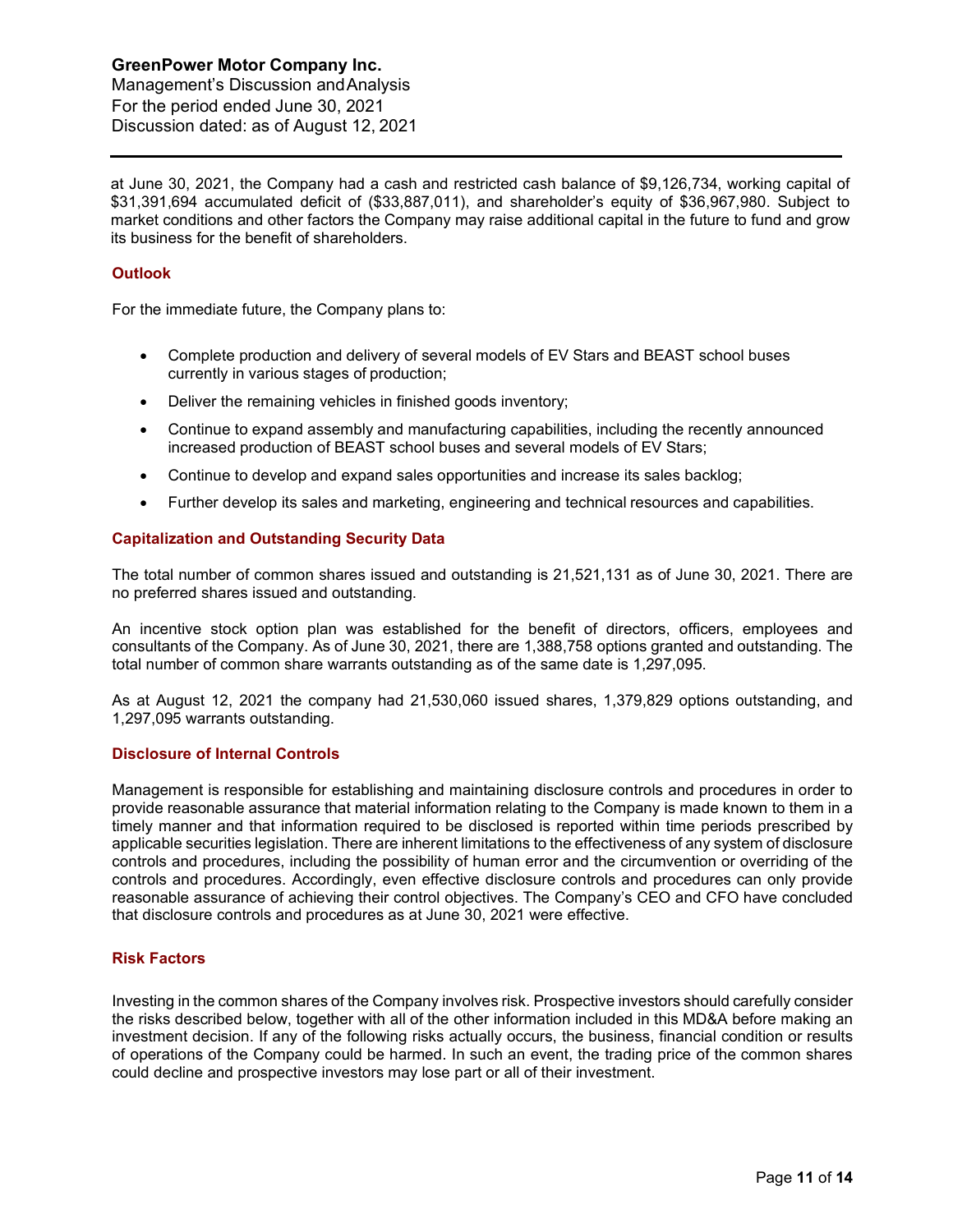Management's Discussion andAnalysis For the period ended June 30, 2021 Discussion dated: as of August 12, 2021

## Operational Risk

The Company is exposed to many types of operational risks that affect all companies. Operational risk is the risk of loss resulting from inadequate or failed internal processes, people and/or systems. Operational risk is present in all of the Company's business activities, and incorporates exposure relating to fiduciary breaches, product liability claims, product recalls, regulatory compliance failures, legal disputes, business disruption, technology failures, business integration, damage to physical assets, employee safety, dependence on suppliers, foreign exchange fluctuations, insurance coverage and rising insurance costs. Such risks also include the risk of misconduct, theft or fraud by employees or others, unauthorized transactions by employees, operational or human error or not having sufficient levels or quality of staffing resources to successfully achieve the Company's strategic or operational objectives.

The occurrence of an event caused by an operational risk that is material could have a material adverse effect on the Company's business, financial condition, liquidity and operating results.

## COVID-19 Global Pandemic

The Company faces risks from the COVID-19 global pandemic which has had, and may continue to have, a material adverse impact on our business and financial condition. While we have recently seen a gradual reopening of the economy, and a resumption of travel and sales activity, this activity is not at the level it was prior to the pandemic and the future impact of the COVID-19 global pandemic is inherently uncertain, and may negatively impact the financial ability of our customers to purchase vehicles from us, of our suppliers' ability to deliver products used in the manufacture of our all-electric vehicles, in our employees' ability to manufacture our vehicles and to carry out their other duties in order to sustain our business, and in our ability to collect certain receivables owing to us, among other factors. These factors may continue to have a negative impact on our financial results, operations, outlook, goals, growth prospects, cash flows, liquidity and share price, and the potential timing, severity, and ultimate duration of any potential negative impacts is uncertain.

## No Operating History

The Company has not paid any dividends and may not produce earnings or pay dividends in the immediate or foreseeable future.

## Reliance on Management

The Company is relying solely on the past business success of its directors and officers. The success of the Company is dependent upon the efforts and abilities of its directors, officers and employees. The loss of any of its directors, officers or employees could have a material adverse effect upon the business and prospects of the Company.

## Volatile Operating Results

Our orders with our customers generally require time-consuming customization and specification. We incur significant operating expenses when we are building a bus prior to sale or designing and testing a new bus. If there are delays in the sale of buses to customers, such delays may lead to significant fluctuations in results of operations from quarter to quarter, making it difficult to predict our financial performance on a quarterly basis.

## Competition in the industry

The Company competes against a number of existing manufacturers of all-electric buses, traditional diesel buses and other buses with various models based on size, purpose or performance features. The Company competes in the non-diesel or alternative fuel segment of this market. Several of the company's competitors, both publicly listed and privately owned, have recently raised a significant amount of capital to invest in the growth and development of their businesses which has increased the competitive threat from several wellcapitalized competitors. In addition to existing competitors in various market segments, there is the potential for future competitors to enter the market over the next several years.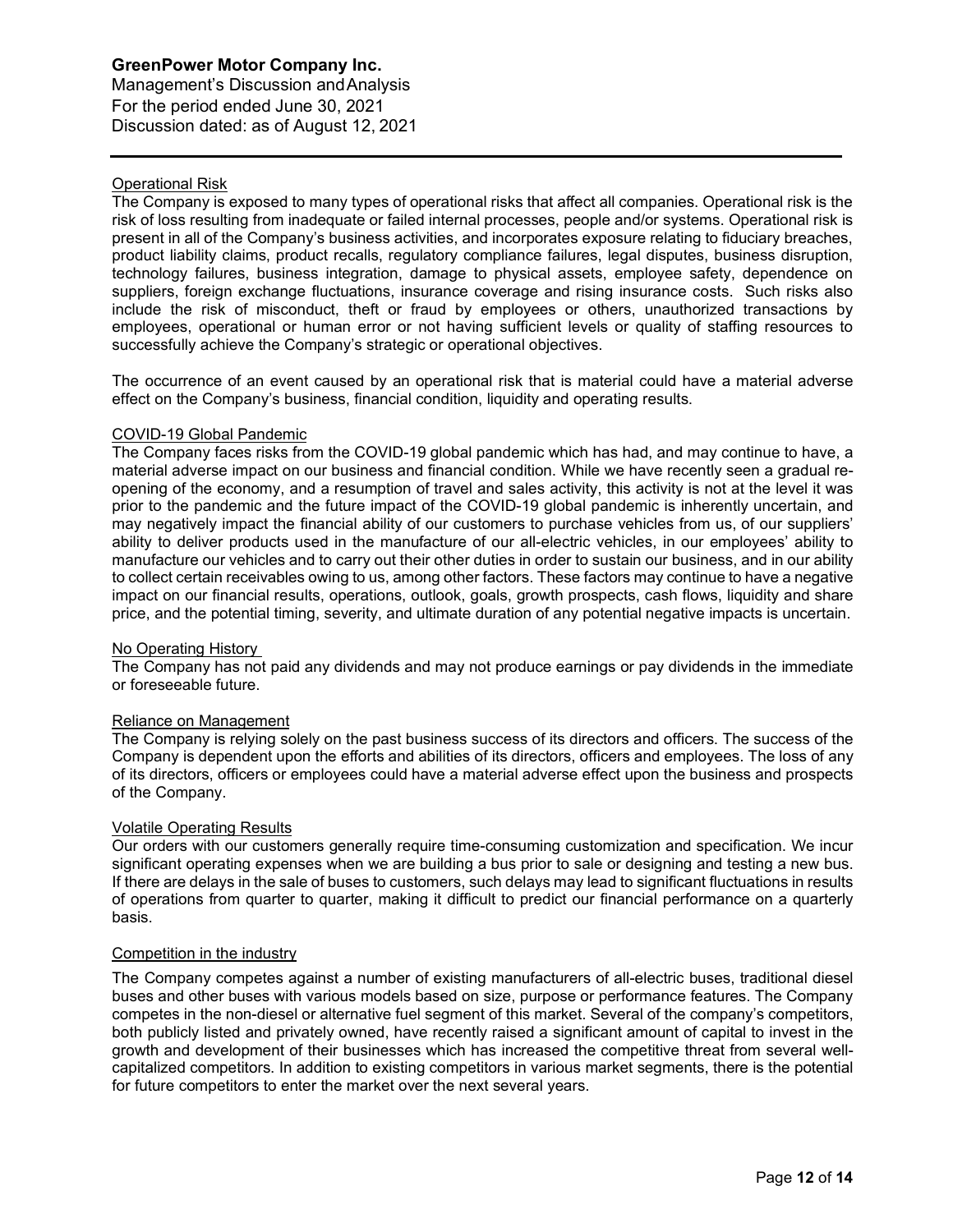Management's Discussion andAnalysis For the period ended June 30, 2021 Discussion dated: as of August 12, 2021

## Current requirements and regulations may change or become more onerous

The Company's products must comply with local regulatory and safety requirements in order to be allowed to operate within the relevant jurisdiction or to qualify for funding. These requirements are subject to change and one regulatory environment is not indicative of another.

## Reliance on Key Suppliers

Our products contain numerous purchased parts which we source globally directly from suppliers, many of which are single-source suppliers, although we attempt to qualify and obtain components from multiple sources whenever feasible. Any significant increases in our production may require us to procure additional components in a short amount of time, and in the past we have also replaced certain suppliers because of their failure to provide components that met our quality control standards or our timing requirements. There is no assurance that we will be able to secure additional or alternate sources of supply for our components or develop our own replacements in a timely manner, if at all. If we encounter unexpected difficulties with key suppliers, and if we are unable to fill these needs from other suppliers, we could experience production delays and potential loss of access to important technology and parts for producing, servicing and supporting our products.

## Provision for Warranty Costs

The Company offers warranties on the transit, charter and school buses it sells. Management estimates the related provision for future warranty claims based on historical warranty claim information as well as recent trends that might suggest past cost information may differ from future claims. Factors that could impact the estimated claim information include the success of the Company's productivity and quality initiatives as well as parts and labour costs. Actual warranty expense will differ from the provisions which are estimated by management.

## Sales, Marketing, and Government Grants and Subsidies

Presently, the initial price of the Company's products are higher than a traditional diesel bus and certain grants and subsidies are available to offset these higher prices. These grants and subsidies include but are not limited to the Hybrid and Zero-Emission Truck and Bus Voucher Incentive Project ("HVIP") from the California Air Resources Board ("CARB") in partnership with Calstart, the Specialty-Use Vehicle Incentive Program funded by the Province of British Columbia, Canada, the clean trucks NYSERDA program and the New York Voucher Incentive Program in the state of New York, the South Coast AQMD funding in California, Federal Transit Authority funding for eligible transit properties across the US, and VW Mitigation Trust Funds allocated to programs throughout the US. The ability for potential purchasers to receive funding from these programs is subject to the risk of the programs being funded by governments, and the risk of the delay in the timing of advancing funds to the specific programs. To the extent that program funding is not approved, or if the funding is approved but timing of advancing of funds is delayed, subject to cancellation, or otherwise uncertain, this could have a material adverse effect on our business, financial condition, operating results and prospects.

## Litigation and Legal Proceedings

As of the date of this report the Company is not currently a party to any litigation or legal proceedings which are material, either individually or in the aggregate. However, the company may in the future be involved in litigation or legal proceedings that are material and may require recognition as a provision or contingent liability on the Company's financial statements. The Company has filed a civil claim against the prior CEO and Director of the Company in the Province of British Columbia, and the prior CEO and Director has filed a response with a counterclaim for wrongful dismissal in the Province of British Columbia and has also filed a claim for wrongful dismissal in the state of California. In addition, a company owned and controlled by a former employee who provided services to a subsidiary company of GreenPower until August 2013 filed a claim for breach of confidence against GreenPower in July 2020. In May 2021 GreenPower did not renew the dealership agreement with Creative Bus Sales ("CBS"), and CBS is disputing that it should have been renewed. In spite of this dispute, GreenPower continues to work on customer orders with CBS. The Company does not expect the outcome of either its claim, or the claims filed against it, to be material, and as of the date of this report the resolution of these claims, including the potential timing or financial impact of these claims is inherently uncertain.